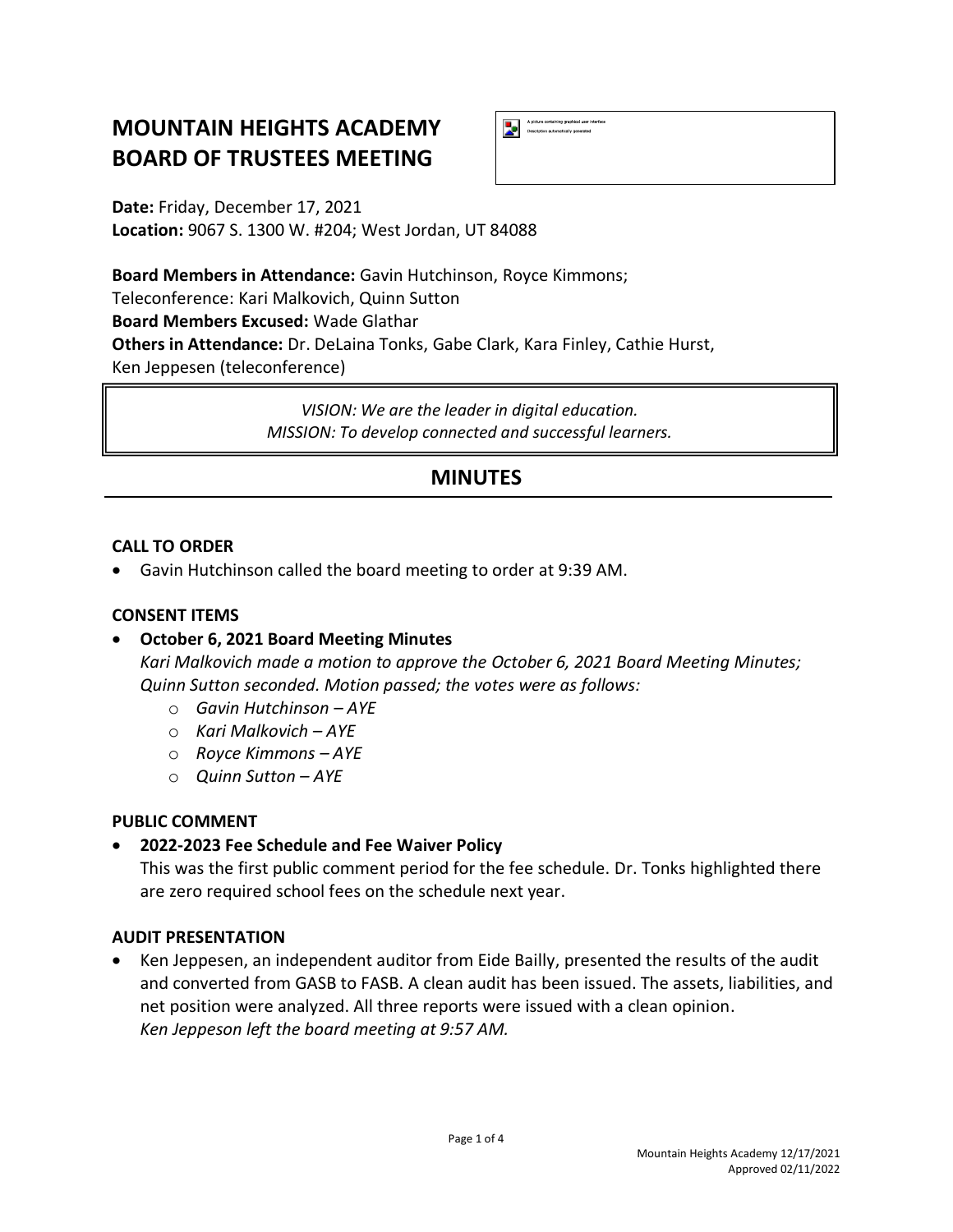#### **REPORTS**

#### • **Finance Report**

Cathie Hurst discussed the current financial statements and carryover. A transfer has been made into the PTIF account. The school is in a great position and financially sound.

## • **Director Report**

Dr. Tonks provided an update on the current state of the school, including student performance passing rates, enrollment and retention, and strategic planning goals. A Credit Analysis and CCR Form will be implemented, and each student will be reviewed to determine engagement level and target interventions. The Hope Squad is new this year and the school is hoping it will be a great asset to support students and data will be available at the end of the school year. There has been an increase in the need for data monitoring this school year.

#### o **Math Competency Report**

The annual report shows the number of seniors and the math courses passed.

#### o **School Fee Audit Report**

The school was deemed as low risk on the state fee report.

#### **VOTING ITEMS**

## • **Amended Budgeting Policy**

The policy was amended to meet standards regarding MOE to explain the school cannot use federal funding to take the place of other local funding sources.

*Quinn Sutton made a motion to approve the amended Budgeting Policy; Royce Kimmons seconded. Motion passed; the votes were as follows:*

- o *Gavin Hutchinson – AYE*
- o *Kari Malkovich – AYE*
- o *Royce Kimmons – AYE*
- o *Quinn Sutton – AYE*

## • **Amended Travel Policy**

The policy was amended to accommodate part-time employees as well and clear up confusion regarding hotel bookings.

*Kari Malkovich made a motion to approve the amended Travel Policy; Quinn Sutton seconded. Motion passed; the votes were as follows:*

- o *Gavin Hutchinson – AYE*
- o *Kari Malkovich – AYE*
- o *Royce Kimmons – AYE*
- o *Quinn Sutton – AYE*

#### • **Amended Teacher and Student Success Act (TSSA) Plan**

The changes to the budget were outlined.

*Quinn Sutton made a motion to approve the amended Teacher and Student Success Act (TSSA) Plan; Royce Kimmons seconded. Motion passed; the votes were as follows:*

- o *Gavin Hutchinson – AYE*
- o *Kari Malkovich – AYE*
- o *Royce Kimmons – AYE*
- o *Quinn Sutton – AYE*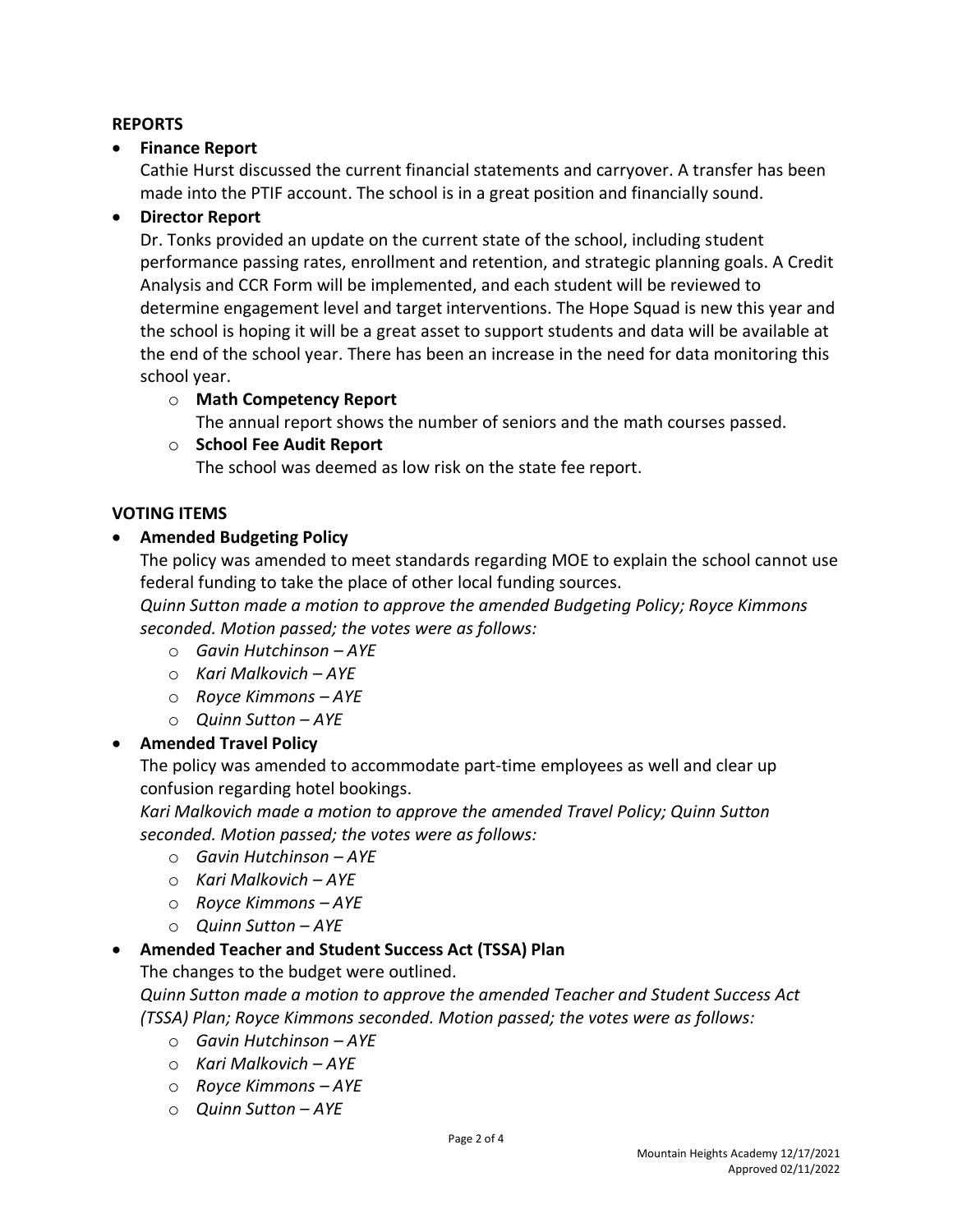## • **Genius SIS Invoice**

Genius is the school's student information system and has an associated annual subscription cost.

*Quinn Sutton made a motion to approve the Genius SIS Invoice; Royce Kimmons seconded. Motion passed; the votes were as follows:*

- o *Gavin Hutchinson – AYE*
- o *Kari Malkovich – AYE*
- o *Royce Kimmons – AYE*
- o *Quinn Sutton – AYE*

## • **Tuition Reimbursement Agreement**

Proposed tuition reimbursement agreement for Lacie Jensen as she completes her special education math endorsement.

*Royce Kimmons made a motion to approve the Tuition Reimbursement Agreement with Lacie Jensen; Kari Malkovich seconded. Motion passed; the votes were as follows:*

- o *Gavin Hutchinson – AYE*
- o *Kari Malkovich – AYE*
- o *Royce Kimmons – AYE*
- o *Quinn Sutton – AYE*

## • **Washington, DC Student Trip and Expenses**

The trip would create an opportunity for approximately twenty-five students to expand their academic and social horizons, learn about democracy, and the nation's history. It was proposed for the school to fund up to twenty-five full-time students, including three advisors, over spring break. The school has been doing due diligence with risk management and insurance to plan for the trip.

*Royce Kimmons made a motion to approve the Washington, DC Student Trip and expenses up to \$70,000; Kari Malkovich seconded. Motion passed; the votes were as follows:*

- o *Gavin Hutchinson – AYE*
- o *Kari Malkovich – AYE*
- o *Royce Kimmons – AYE*
- o *Quinn Sutton – AYE*

## • **2022-2023 Calendar**

The calendar meets required standards for next school year and has been vetted by staff. *Kari Malkovich made a motion to approve the 2022-2023 Calendar; Quinn Sutton seconded. Motion passed; the votes were as follows:*

- o *Gavin Hutchinson – AYE*
- o *Kari Malkovich – AYE*
- o *Royce Kimmons – AYE*
- o *Quinn Sutton – AYE*

## • **Course Curriculum Plan**

The total cost of the plan would be \$49,000 for eleven courses, nine of which are new, with one rewrite and one separate honors course. The process for determining which courses to create and rewrite was considered.